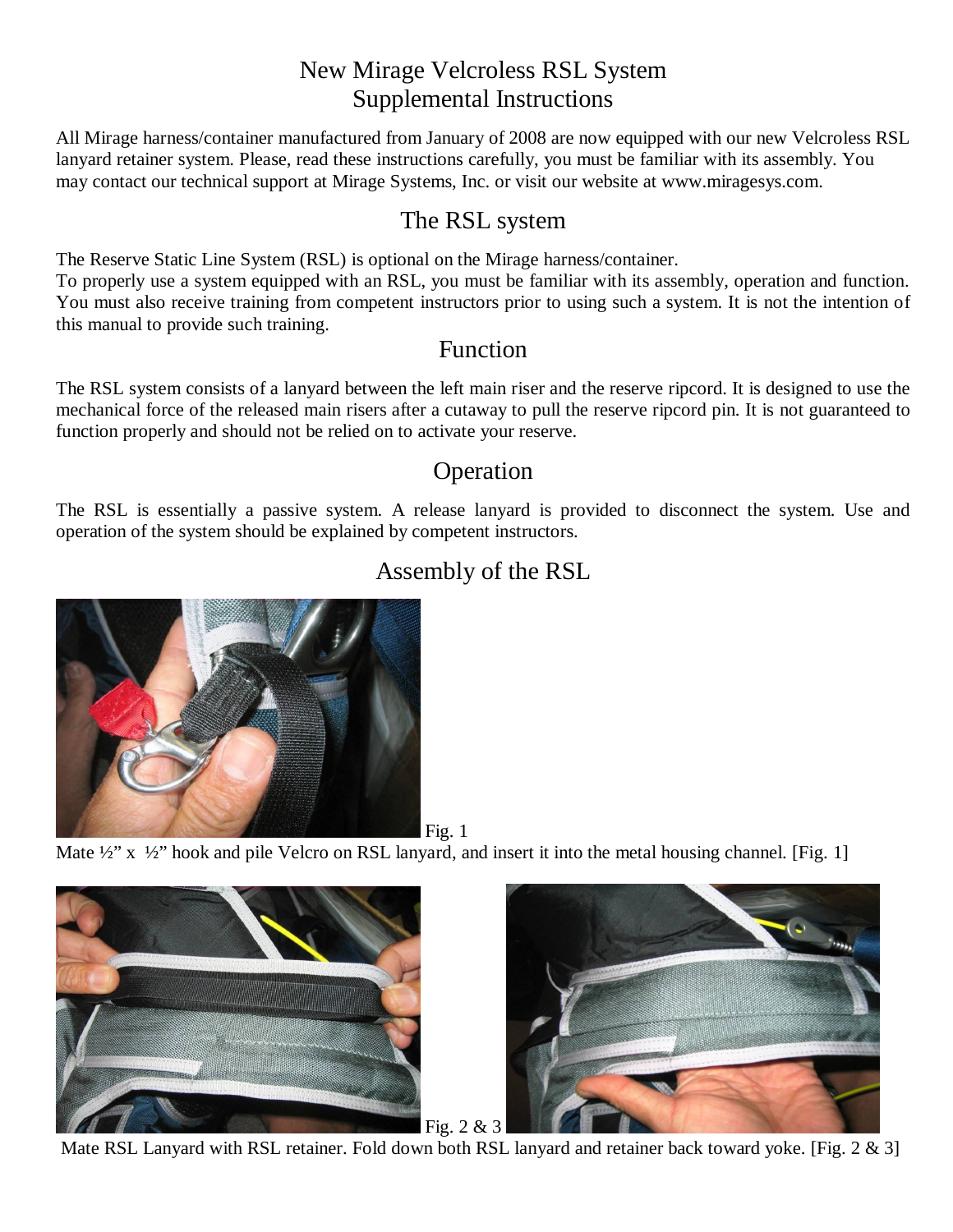## Assembly of the RSL



Prior to closing flap #6, thread reserve ripcord through the RSL guide rings with the ring on the RSL lanyard between the guide rings. [Fig. 4]

**Important:** Proper configuration of the reserve ripcord through the RSL rings is critical to proper function of the RSL system.



Thread flap #6 under the type 4 retaining strap on the reserve pin cover. [Fig.5]



After closing flap #6, neatly tuck the excess lanyard under the reserve riser and stow the yoke assembly tucktabs. [Fig. 6]